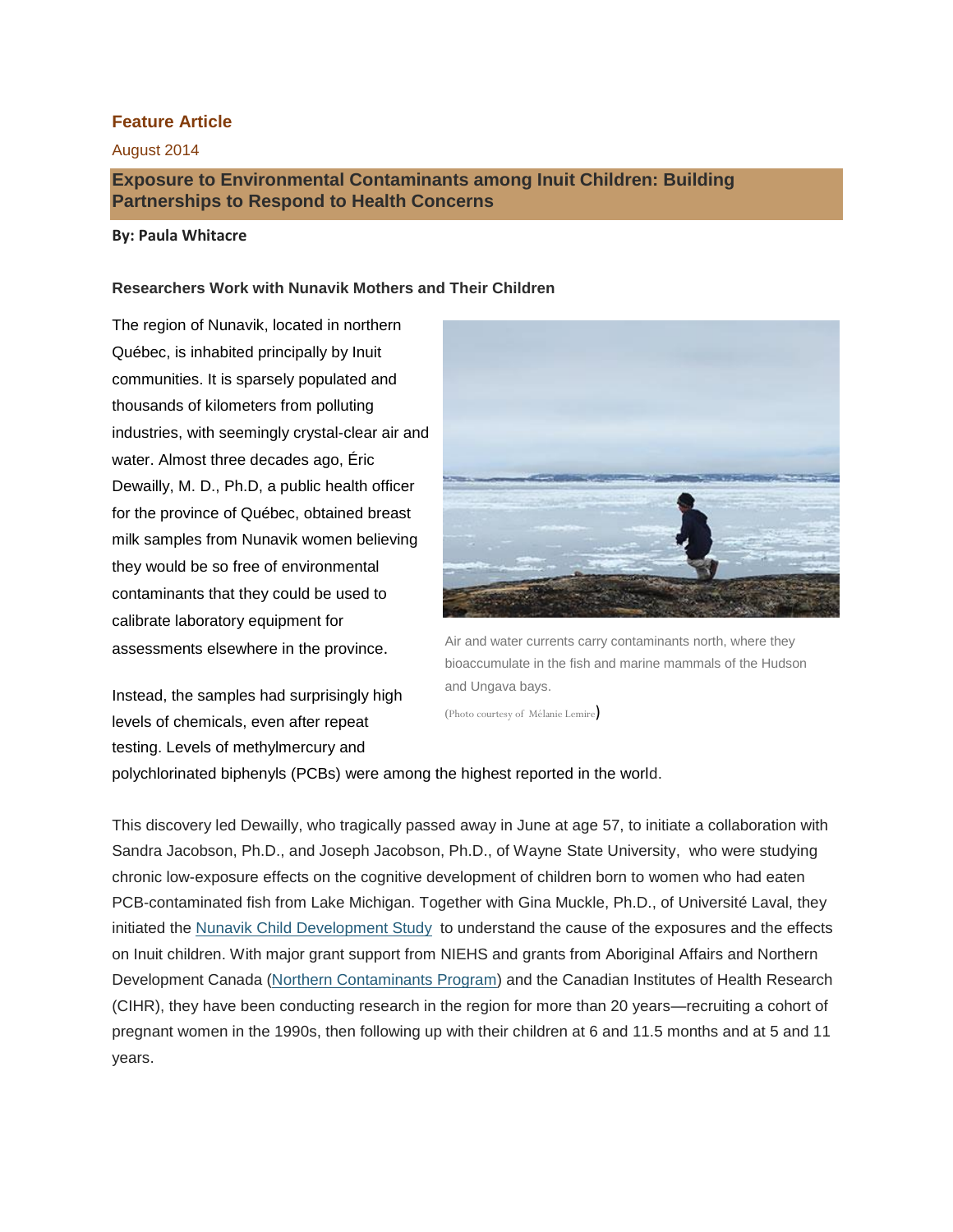"First, we wanted to understand why they [the Nunavik women] were so highly exposed, living so far from cities," explained Muckle. "Then we wanted to learn more about the effects of that exposure on health."

It was a mutually beneficial collaboration. "We were able to bring in our expertise in infant and child cognitive and neurobehavioral assessments, which are often more sensitive than physical assessments to teratogenic effects," Sandra Jacobson said. The Jacobsons also were interested in determining the degree to which the effects they had observed in their Michigan cohort were also seen at the higher levels of PCB exposures in Nunavik.

Three aspects of the study stand out for possible application in other locations: the contaminants and their effects on young children, the assessments used to discern these effects, and



A Nunavik infant participates in the Fagan assessment.

(Photo courtesy of Sandra Jacobson)

the way the group has worked with the community to design the study and communicate its findings.

#### **Environmental Contaminants and Health Effects**

The three principal contaminants of concern in the Nunavik study are PCBs, methylmercury, and lead. Methylmerury, a ubiquitous environmental contaminant, and PCBs, which have a long half-life and persist in the environment despite being banned in manufacturing in 1975, are present at high levels in the fish and marine mammals that are the staple of the Inuit diet, as described by Muckle and her colleagues in a 2001 [article](http://www.ncbi.nlm.nih.gov/pmc/articles/PMC1240448/) in *Environmental Health Perspectives (EHP)*.

But why are they found at such high levels in these animals, given that these communities are so far away from their sources? ["The atmosphere picks up these contaminants," said Joseph Jacobson. "They](http://edit:9992/Rhythmyx/assembler/render?sys_contentid=728525&sys_revision=1&sys_folderid=728119&sys_context=0&sys_siteid=305&sys_variantid=655&sys_authtype=0) [travel through prevailing air and water currents and are distributed in what look like pristine areas. PCBs](http://edit:9992/Rhythmyx/assembler/render?sys_contentid=728525&sys_revision=1&sys_folderid=728119&sys_context=0&sys_siteid=305&sys_variantid=655&sys_authtype=0)  and [other contaminants bioaccumulate in food chain, resulting in high levels in](http://edit:9992/Rhythmyx/assembler/render?sys_contentid=728525&sys_revision=1&sys_folderid=728119&sys_context=0&sys_siteid=305&sys_variantid=655&sys_authtype=0) the large fatty fish and [mammals that constitute a significant portion of](http://edit:9992/Rhythmyx/assembler/render?sys_contentid=728525&sys_revision=1&sys_folderid=728119&sys_context=0&sys_siteid=305&sys_variantid=655&sys_authtype=0) the Inuit diet." (2MB)

The principal source of lead exposure in this region is from consuming local game that has been shot with ammunition containing lead. A ban on lead pellets has been variably enforced over the years––during those periods when it was enforced, the levels of exposure decreased in the region.

In a March 2014 *EHP* [article,](http://www.ncbi.nlm.nih.gov/pmc/articles/PMC1240448/) the group published findings on infants that showed impaired visual recognition memory (associated with PCBs), working memory (associated with methylmercury), and information processing speed (associated with lead). "The different chemicals have different impacts on different endpoints," noted Sandra Jacobson. "That's important because if you see specific effects, you may be able to develop specific interventions."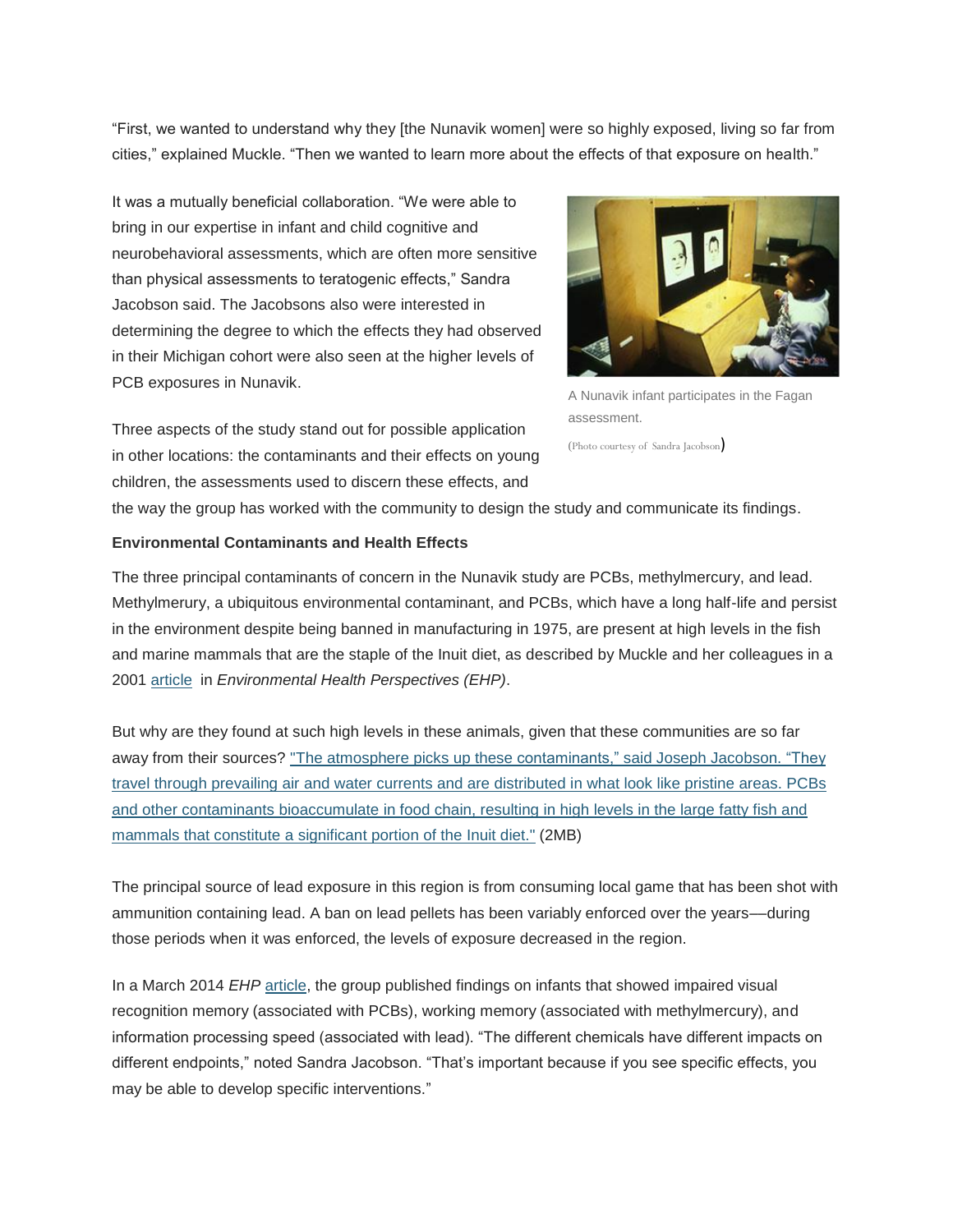### **Snapshot of Nunavik**

The region of Nunavik spans the northern one-third of Quebec. North of the 55th parallel, it has a population of 11,000 people in 14 communities spread across almost 500,000 square kilometers, an area larger than the country of Germany. Only boats and planes link the region with the rest of the country; even from village to village, people travel by boat, plane, or by snowmobile during the winter months.

As detailed in a 2011 health [profile,](http://www.rrsss17.gouv.qc.ca/index.php?option=com_content&view=article&id=238&Itemid=145&lang=en) about one-third of the population is under the age of 14, more than double the rate in the rest of the province. Few (3 percent) are over the age of 65. With average income lower than the rest of the province despite a higher cost of living, about one-quarter of the population has experienced food insecurity in the previous month.

According to the **Arctic Council**, about 4 million people live in Arctic regions today in Canada, the United States, Russia, Iceland, and countries in Scandinavia. Each culture and area is unique, although they may share some commonalities in terms of diet and exposures.



Nunavik has a population of 11,000 people in 14 communities spread across almost 500,000 square kilometers, an area larger than the country of Germany. Photo courtesy of Gina Muckle

#### **Narrow-Band Assessments**

The researchers used three infant assessments: the Bayley Scales of Infant Assessment, a widely used global developmental assessment; the Fagan Test of Infant Intelligence, in which photographs of faces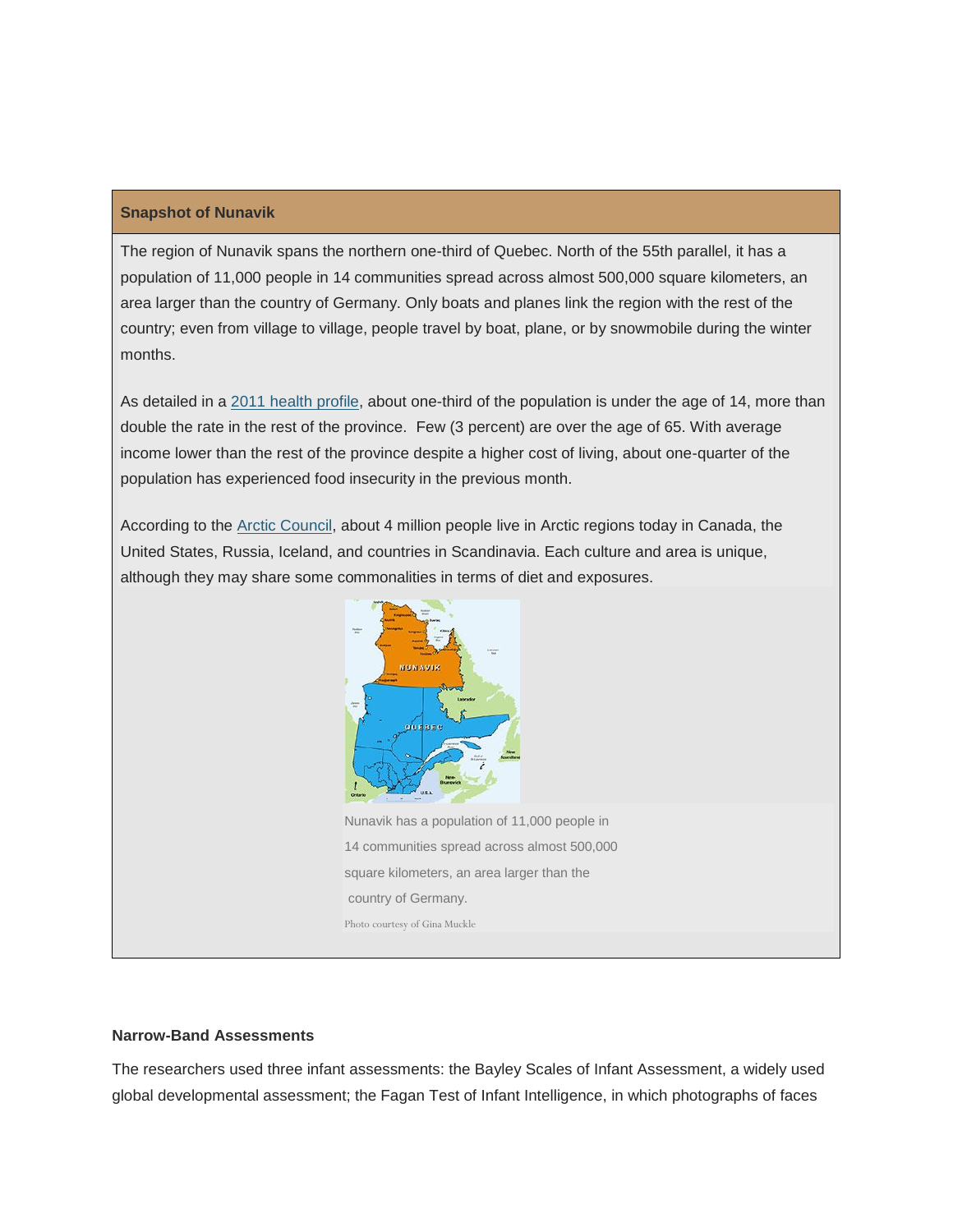are shown to infants to assess their recognition memory and information processing speed; and A-not-B task, which uses hiding a toy in different locations to assess working memory.

"Very early on, people thought contaminants would affect cognitive performance on the Bayley Scales, but this was not generally the case," Sandra Jacobson said. "However, more narrow-band tests like the Fagan and the A-not-B tests were much more sensitive. Moreover, the PCB effects on recognition memory have subsequently been confirmed in numerous other studies worldwide." In other words, relying only on the more global Bayley test did not show any issues of concern. In this research and in studies in Michigan, South Africa, and Taiwan, "we've also been interested to see which of the infant assessments and outcomes can predict cognitive and behavioral performance, including IQ, later in life, so you don't have to wait until the children are older to identify children at risk," she said.



Researcher Sandra Jacobson points to one of the posters, displayed in stores and other gathering places, that explained the study to community members.

(Photo courtesy of Sandra Jacobson)

#### **Partnering with the Community**

"We learned from the beginning that we could not develop a mother–child cohort in Nunavik without great support from the communities and stakeholders," said Muckle. She and Dewailly met with the villages' Municipal Councils and with a committee of health and community leaders, and she participated in many radio call-in shows with community members. "The feedback was that they would support us, but they had other, pressing research questions and issues to address, including effects of prenatal exposure to alcohol and drugs as well as food insecurity on child development."

As a reflection of these concerns, the community-based committee that began as the "PCB Committee" changed its name to the Nunavik Nutrition and Health Committee. "The committee did not want to just focus on contaminants but on nutrition and traditional foods" Muckle said.

Community input also avoided mistakes that would have seriously compromised the research. For example, as Sandra Jacobson noted, the original plan was to ask local midwives to interview mothers in Inuktitut, the local language. However, not only were most of the mothers comfortable in English or French, they preferred to talk with trained researchers and not share confidential information with the midwives.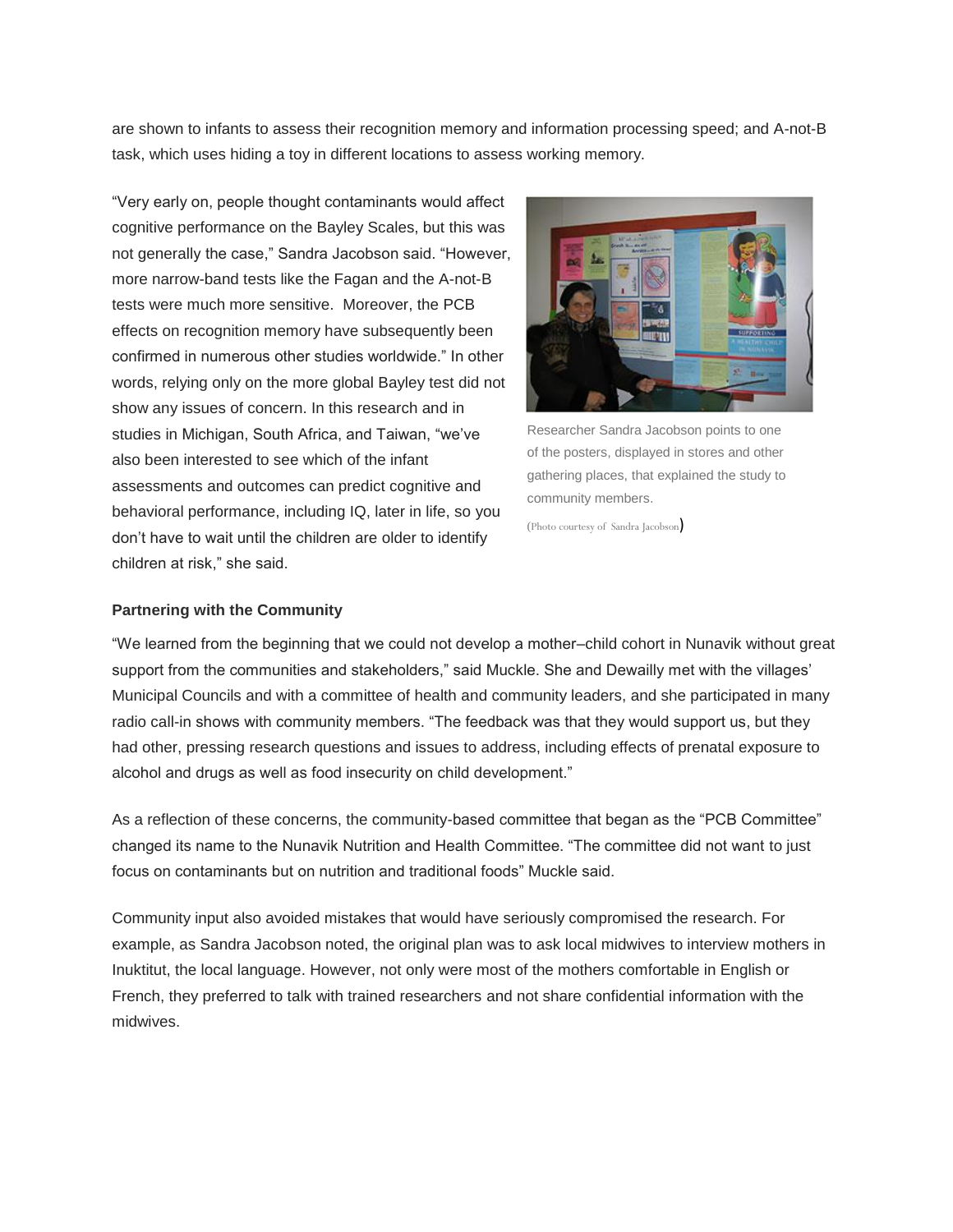The researchers also committed to presenting findings to the communities before publishing them. Muckle stressed this extended far beyond a perfunctory presentation. "There was a long process of figuring out how to present the results on the global picture of health and nutrition in Nunavik," she said.

"You can't just say to women of child-bearing age, 'don't eat fish,'" said Sandra Jacobson. "They would miss the protein and the omega-3 fatty acids, which we and others have found to be beneficial for cognitive development. Nor are there a lot of alternative nutritional food sources in this region." Instead, advisories were developed in collaboration between researchers and Nunavik public health officials, for women to favor Arctic char, a less-contaminated fish that is high in polyunsaturated fatty acids, and to decrease consumption of beluga whale meat, the main source of mercury exposure but not a major protein source.



A Nunavik mother provides information to a trained interviewer.

(Photo courtesy of Sandra Jacobson)

### **The Next Generation**

Since first visiting Nunavik, Muckle has seen changes. The young generation generally has higher levels of education than their parents do and, thanks to television and the Internet, are more aware of what's going on outside their region. "They are in a good position to address the great challenges their society is dealing with," she said.

Muckle and her colleagues are now interviewing and testing adolescents and young adults in Nunavik as part of a CIHR-funded study––some of these participants were infants in the earlier cohort; and some will give birth during the research period. "We have another generation that we can compare to those we had participating 20 years ago," she said. Whether prenatal exposures have increased or decreased and whether lower contamination or less consumption of traditional foods is the reason are among the questions the study will address.